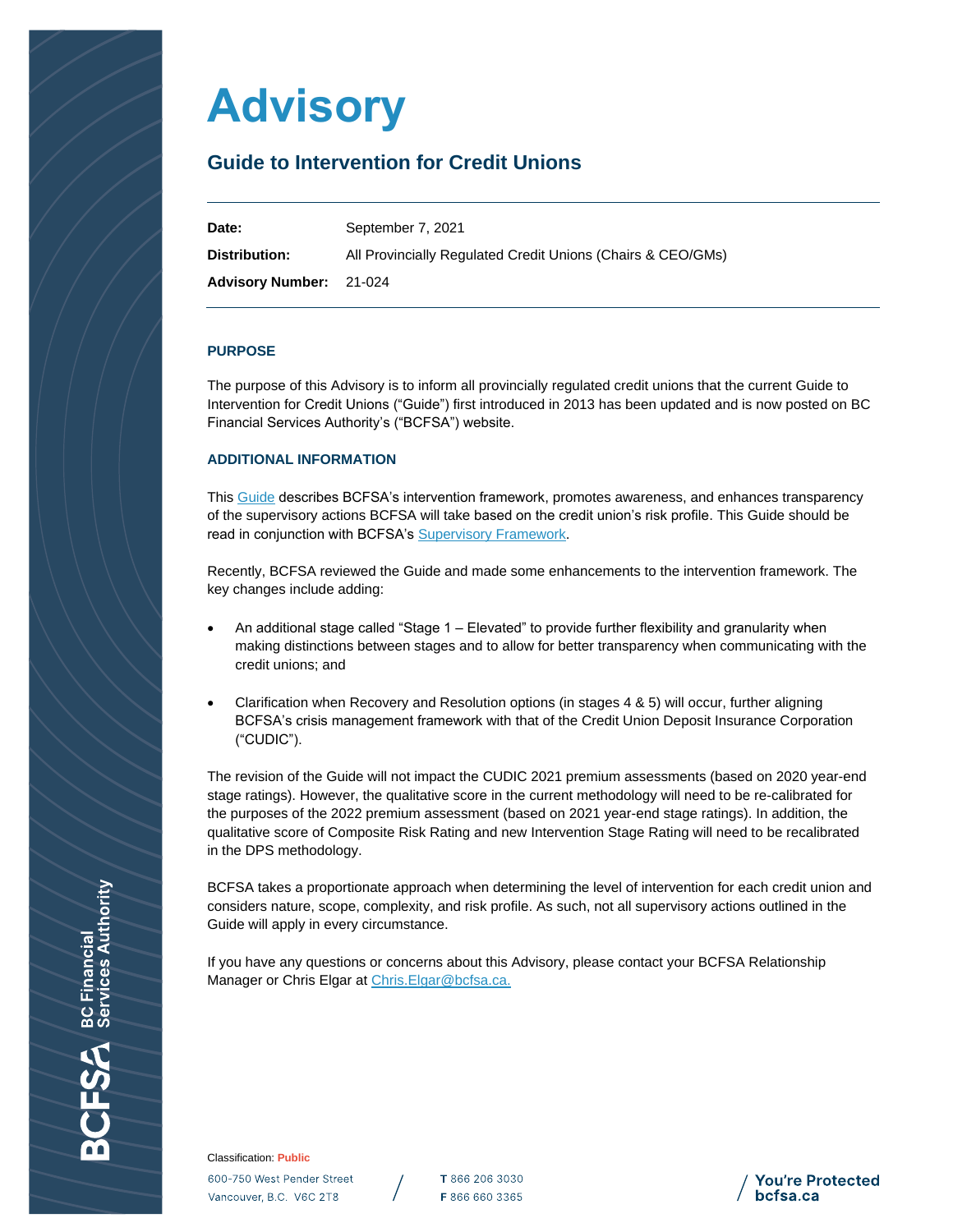SEPTEMBER 2021

# Guide to Intervention

BC Credit Unions



Classification: Public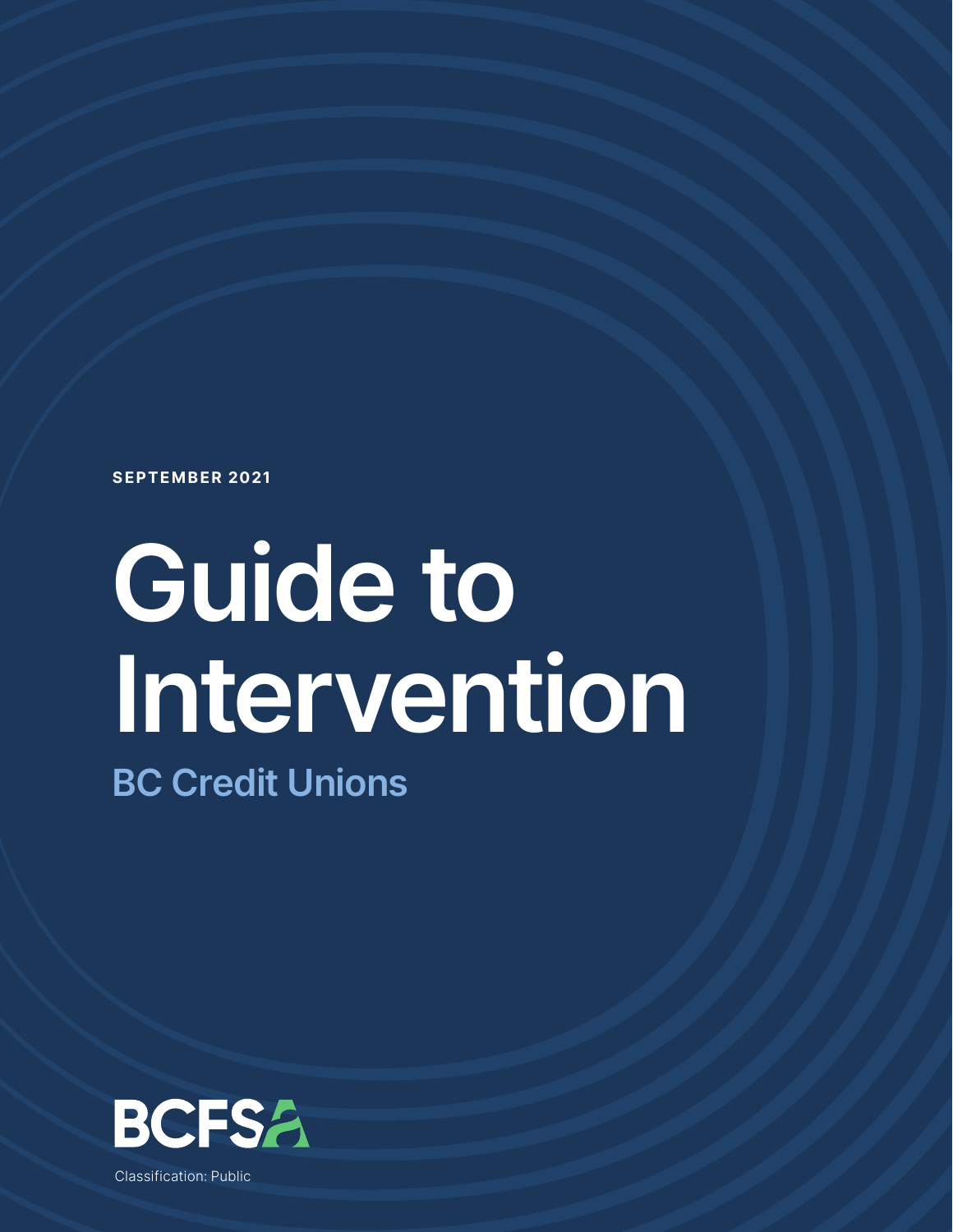**You're Protected** 

befsa.ca

(Please note: this Guide should be read in conjunction with BCFSA's Supervisory Framework)

### Purpose

The Guide to Intervention ("Guide") promotes awareness and enhances transparency of the intervention process used by BC Financial Services Authority<sup>1</sup> ("BCFSA") to supervise credit unions. It outlines the type of involvement that a credit union can normally expect from BCFSA and summarizes the circumstances under which certain supervisory actions may take place.

### Introduction

To establish an effective risk-based supervision framework, two key concepts must be addressed: risk assessment and intervention.

#### RISK ASSESSMENT

The **Supervisory Framework** is a structured process that sets out the principles, concepts, and core processes that BCFSA uses to guide its supervision of credit unions. It establishes a credit union's risk profile and assigns a corresponding Composite Risk Rating ("CRR").

Under the framework, BCFSA conducts the following normal supervisory activities:

- Periodic risk assessment reviews;
- Continuous monitoring of credit union specific information received and dialogue with management at the credit union;
- Review and consideration of macro-economic risk drivers that may influence the risk profile of the credit union; and
- Communicating CRR and Intervention Stage Ratings ("ISR") to each credit union in supervisory letters.

The intensity of these activities may vary based on the size, scope and complexity of the credit union.

#### INTERVENTION

The Guide is a resource which sets out levels for ISR that align with the CRR and are commensurate with a credit union's risk profile. Intervention strategies which are elements of the ISR help determine and organize supervisory actions, define specific supervisory expectations, outline clear timelines to meet those expectations and identify problems which may pose a risk to depositors<sup>2</sup> and/or the credit union sector.

A fundamental aspect of risk-based supervision is the relationship between the risk profile of a credit union and the nature of supervisory actions taken in response to that assessment. This relationship is outlined in BCFSA's response matrix.

1 References to BCFSA may include staff, the Superintendent, and the Authority.

2 References regarding risk to depositors includes risk posed to the Deposit Insurance Fund.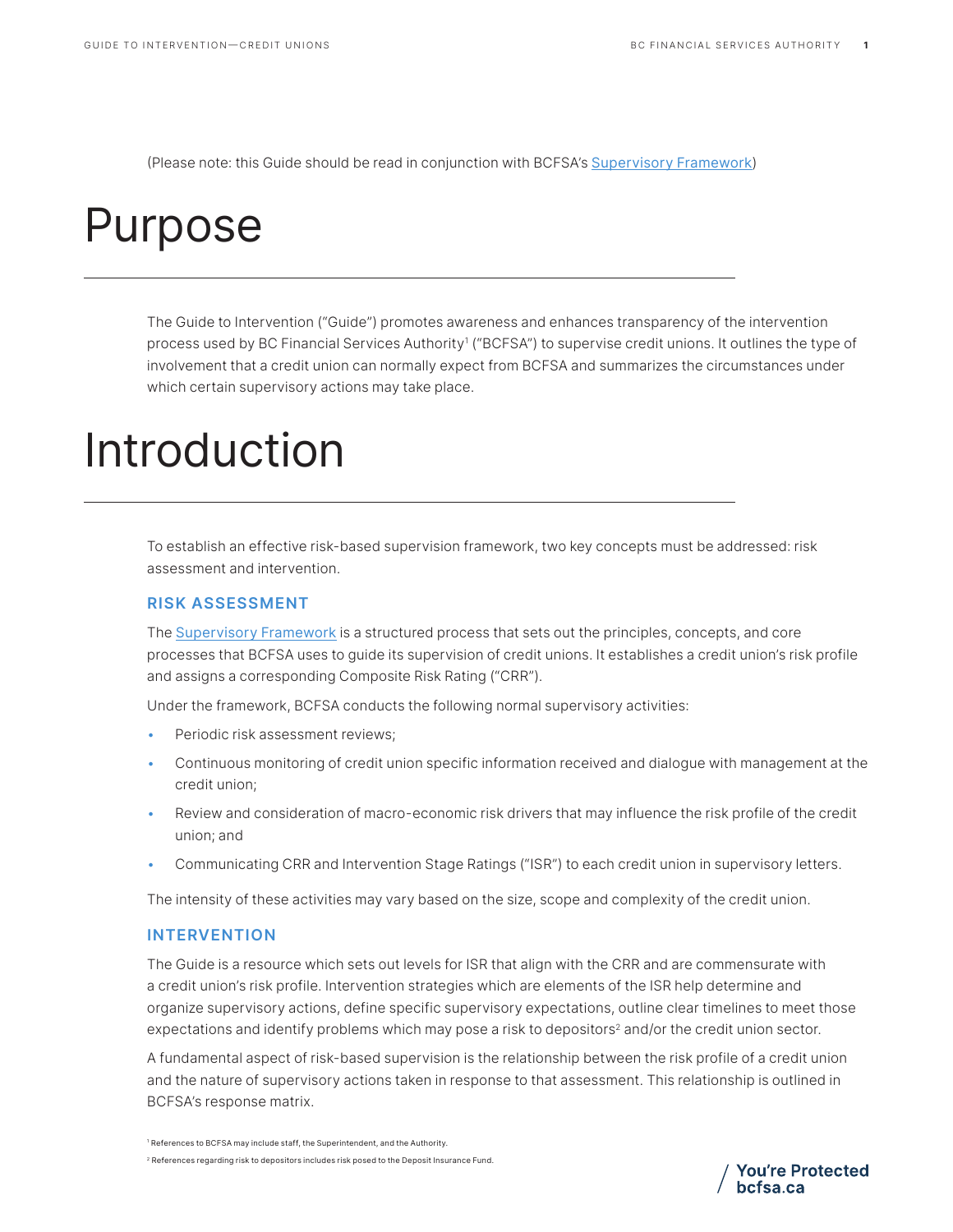### BCFSA's RESPONSE MATRIX

The response matrix, shown below, illustrates the alignment of the CRR and ISR. The CRR and ISR are provided to a credit union's board of directors and senior management in BCFSA's supervisory letters.

|                     | <b>Composite Risk Rating (CRR)</b> |          |               |      |
|---------------------|------------------------------------|----------|---------------|------|
| <b>Stage Rating</b> | Low                                | Moderate | Above Average | High |
| $\circ$             |                                    |          |               |      |
| 1                   |                                    |          |               |      |
| 2                   |                                    |          |               |      |
| 3                   |                                    |          |               |      |
| $\overline{4}$      |                                    |          |               |      |
| 5                   |                                    |          |               |      |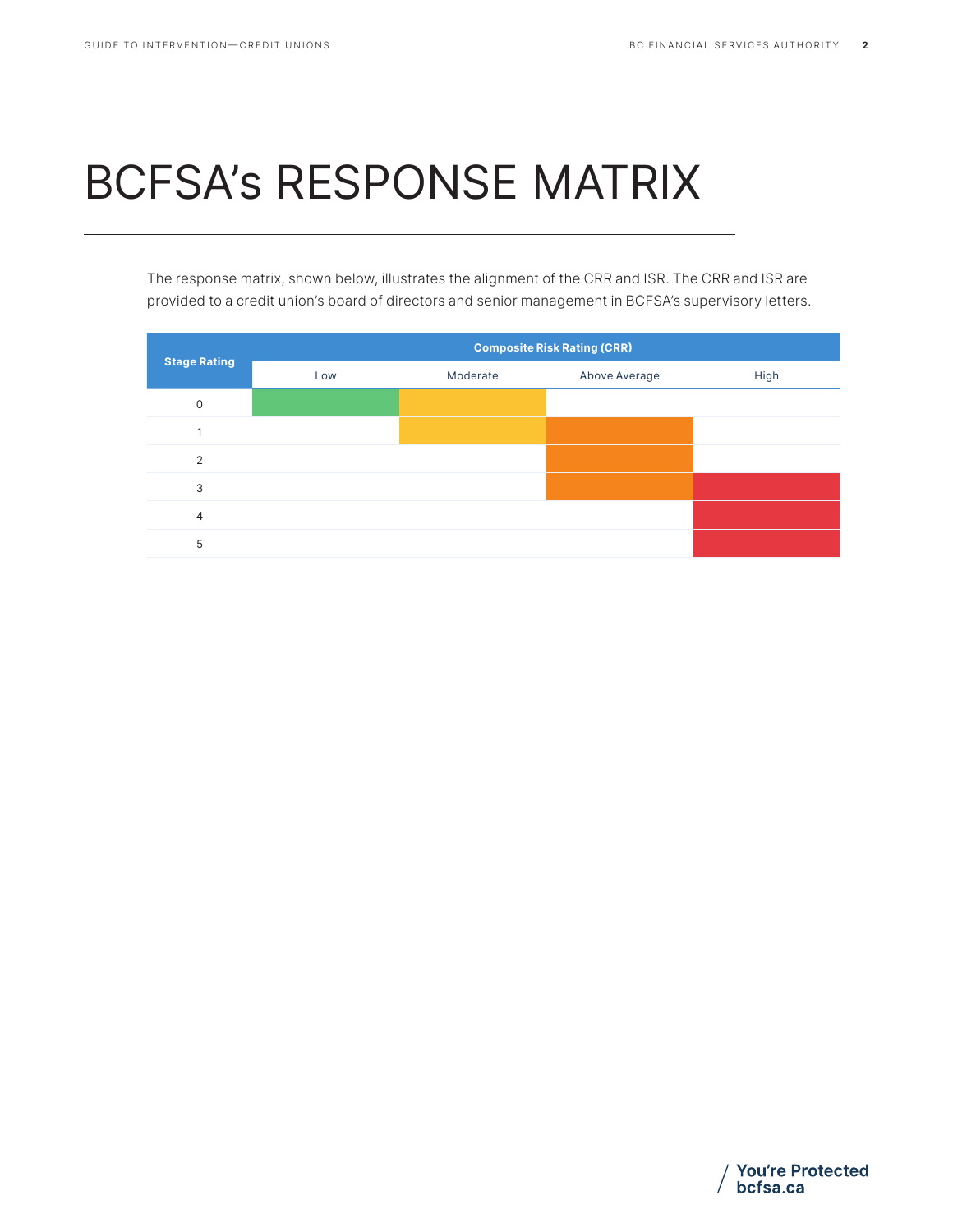### Intervention Stages—Response Matrix Definitions

This Guide describes the risk profile for each stage rating and indicates supervisory actions that may typically occur at any given stage. The intervention process is not fixed as circumstances vary from case to case nor is it a rigid regime under which every situation is necessarily addressed with a predetermined set of actions.

The Guide aims to communicate at which stage an action would typically occur. However, the actions described at one stage are also used in later stages and, in some situations, certain actions may also take place at earlier stages than set out in the Guide. Staging occurs at the discretion of the Senior Vice President, Supervision.

The table below outlines risk profiles and typical supervisory actions for each stage rating:

| <b>STAGE 0</b> | <b>RISK PROFILE</b>                                                                                                                                                                                                                                                                      |  |  |  |
|----------------|------------------------------------------------------------------------------------------------------------------------------------------------------------------------------------------------------------------------------------------------------------------------------------------|--|--|--|
| <b>Normal</b>  | The credit union has a sound financial position (including capital and liquidity) and<br>sufficient governance and risk control frameworks commensurate with its nature,<br>scope, complexity, and risk profile.                                                                         |  |  |  |
|                | BCFSA has determined that the credit union's financial condition, policies and<br>procedures are sufficient, and that practices, conditions and circumstances do not<br>indicate significant problems or control deficiencies. BCFSA will continue its normal<br>supervisory activities. |  |  |  |
|                | The credit union is not expected to fail or pose any undue loss to depositors or pose<br>a threat to the BC credit union sector in any foreseeable circumstance.                                                                                                                         |  |  |  |
|                | <b>TYPICAL SUPERVISORY ACTIONS</b>                                                                                                                                                                                                                                                       |  |  |  |
|                | <b>Stage 0 actions may include:</b>                                                                                                                                                                                                                                                      |  |  |  |
|                | identifying issues or problems, from ongoing supervisory work (including<br>۰<br>continuous monitoring), and making recommendations for enhancements in risk<br>management, governance, or internal controls; and                                                                        |  |  |  |
|                | carrying out other supervisory actions as required or at the discretion of the<br>۰<br>supervision and specialist teams.                                                                                                                                                                 |  |  |  |

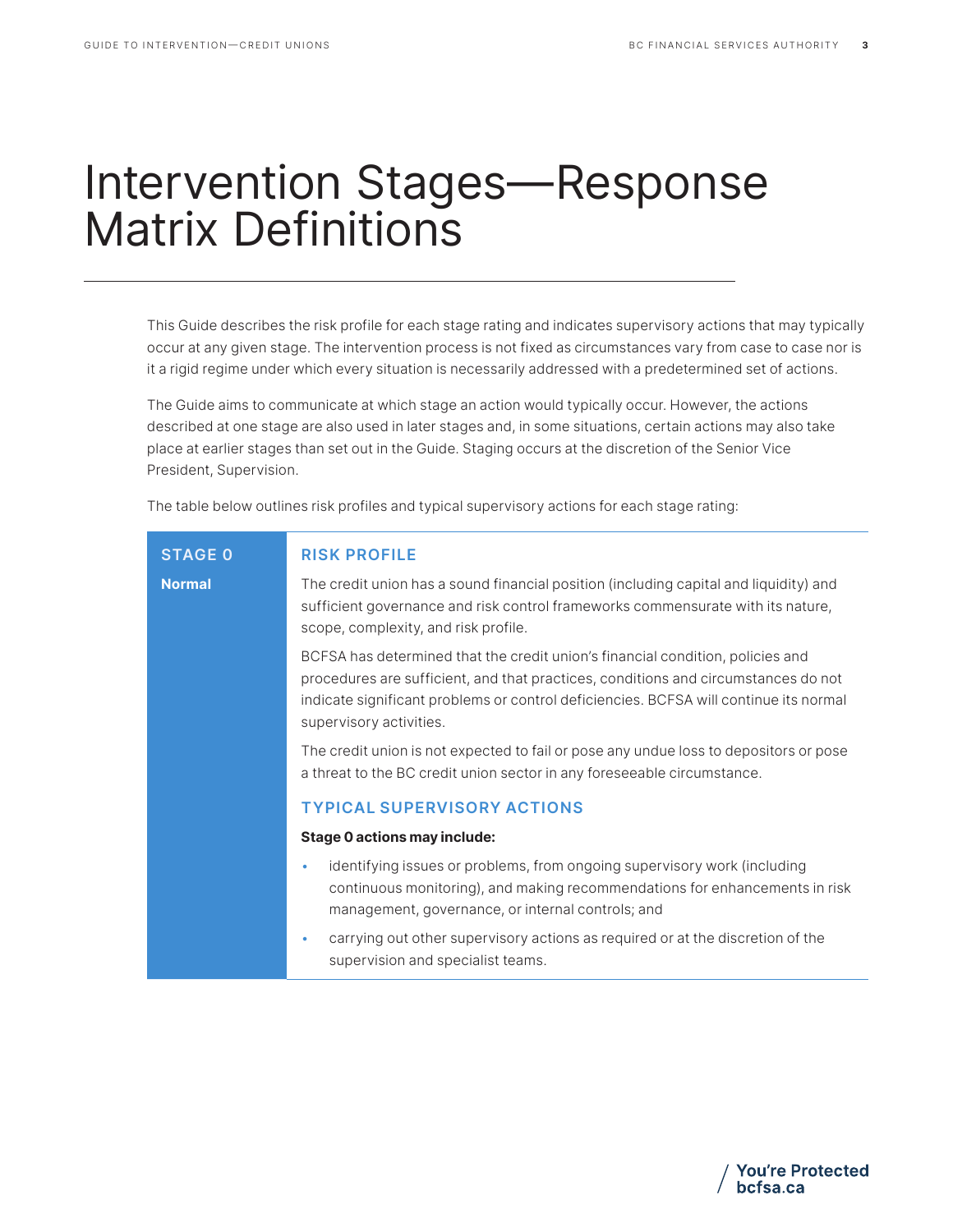#### STAGE 1 **Elevated**

#### RISK PROFILE

The credit union has a sound financial position (including capital and liquidity); however, there are aspects of its operations or business model that expose vulnerabilities that if left unaddressed may lead to a deterioration in the risk profile under certain future circumstances.

At Stage 1, the credit union is made aware of these vulnerabilities and expected to develop sufficient contingency plans or strengthen its capabilities to control and manage identified risks or concerns and commit to reducing its stage rating.

BCFSA requires more intense monitoring of the credit union in order to determine when or whether early intervention is necessary. BCFSA expects a credit union to return to stage 0 (normal) within the agreed to timeframes established by the supervisory letter.

A credit union categorized at this stage is not expected to fail or pose any immediate undue loss to depositors and/or the credit union sector.

#### TYPICAL SUPERVISORY ACTIONS

#### In addition to normal activities, Stage 1 actions may include:

- More frequent and/or more targeted monitoring together with targeted follow up reviews by supervision and specialist teams;
- More frequent and detailed collection and analysis of data;
- Communicating concerns to directors, senior management and internal and external auditors;
- Requests for stress testing, revised business plans and risk appetites;
- Special examinations by external experts; and
- Receipt of a detail action plan, with timelines to address identified items.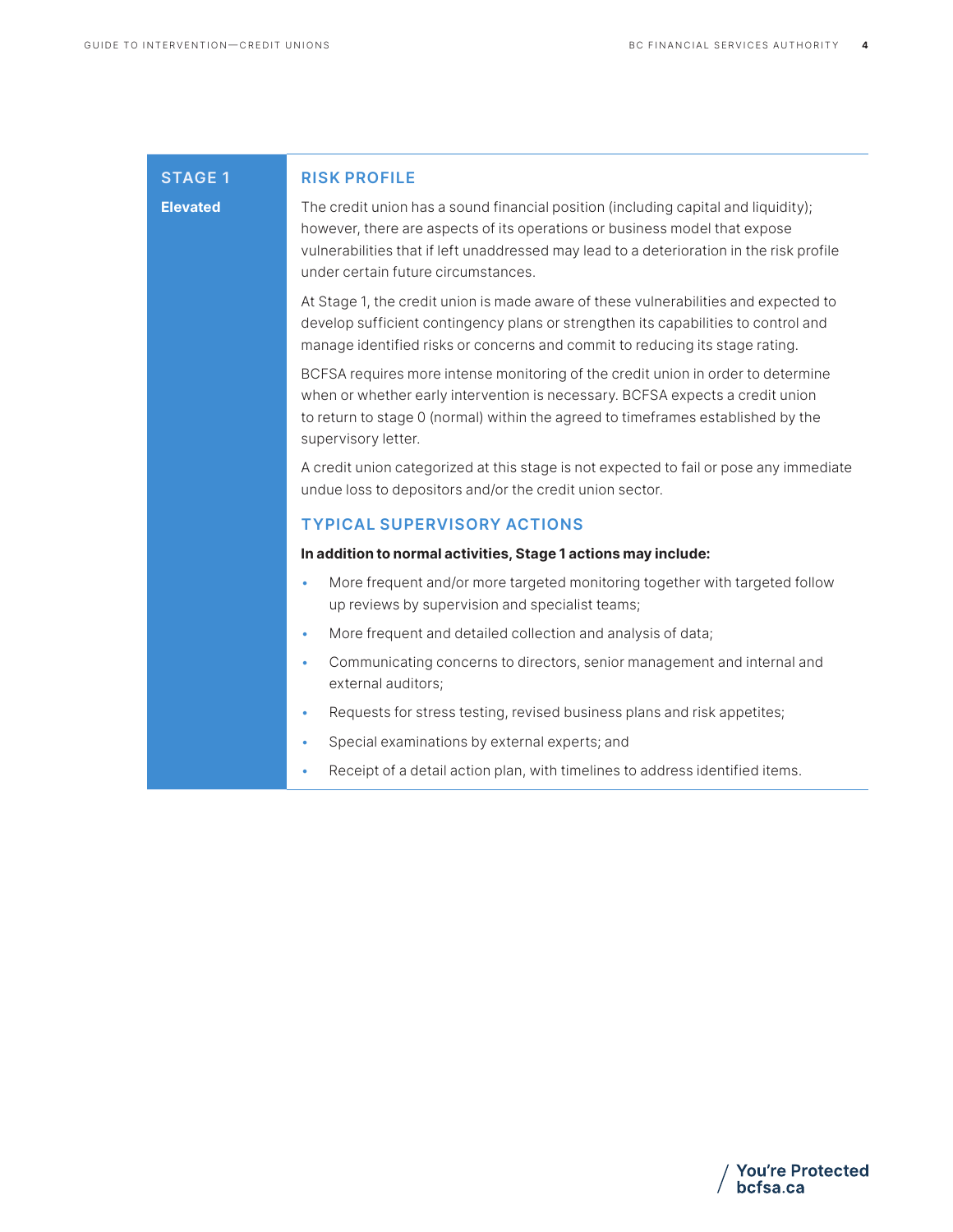#### STAGE 2

#### Early Warning

RISK PROFILE

The credit union's exposure to vulnerabilities is predicted to lead to a deterioration in the risk profile. Improvements are needed as the credit union's business operations or circumstances may potentially put depositors and/or the credit union sector at risk.

At Stage 2, the credit union must address identified problems and implement remediation plans to reduce its stage rating. The board and senior management must demonstrate a commitment to improvement by establishing detailed mitigation plans with specific timelines for implementation. BCFSA expects a credit union to reduce its stage rating within this timeframe.

In this stage, BCFSA expects that remediation plans will advance the credit union toward returning to the "normal" or "elevated" stage rating within a specified timeframe.

BCFSA will intensify its supervisory and/or regulatory monitoring of key risk and governance metrics. Contact with management and the board will increase to ensure open, effective communication is maintained as the credit union's risk profile improves.

The credit union is unlikely to fail in the medium-term.

#### TYPICAL SUPERVISORY ACTIONS

#### In addition to activities in preceding stages, Stage 2 actions may include:

- Requiring detailed, time sensitive remediation strategies / plans;
- Revising business plans;
- Increasing capital or liquidity;
- Issuing other orders;
- Placing the credit union under statutory supervision;
- Entering into an undertaking or voluntary compliance agreement; and
- Placing conditions or prohibitions on business authorization.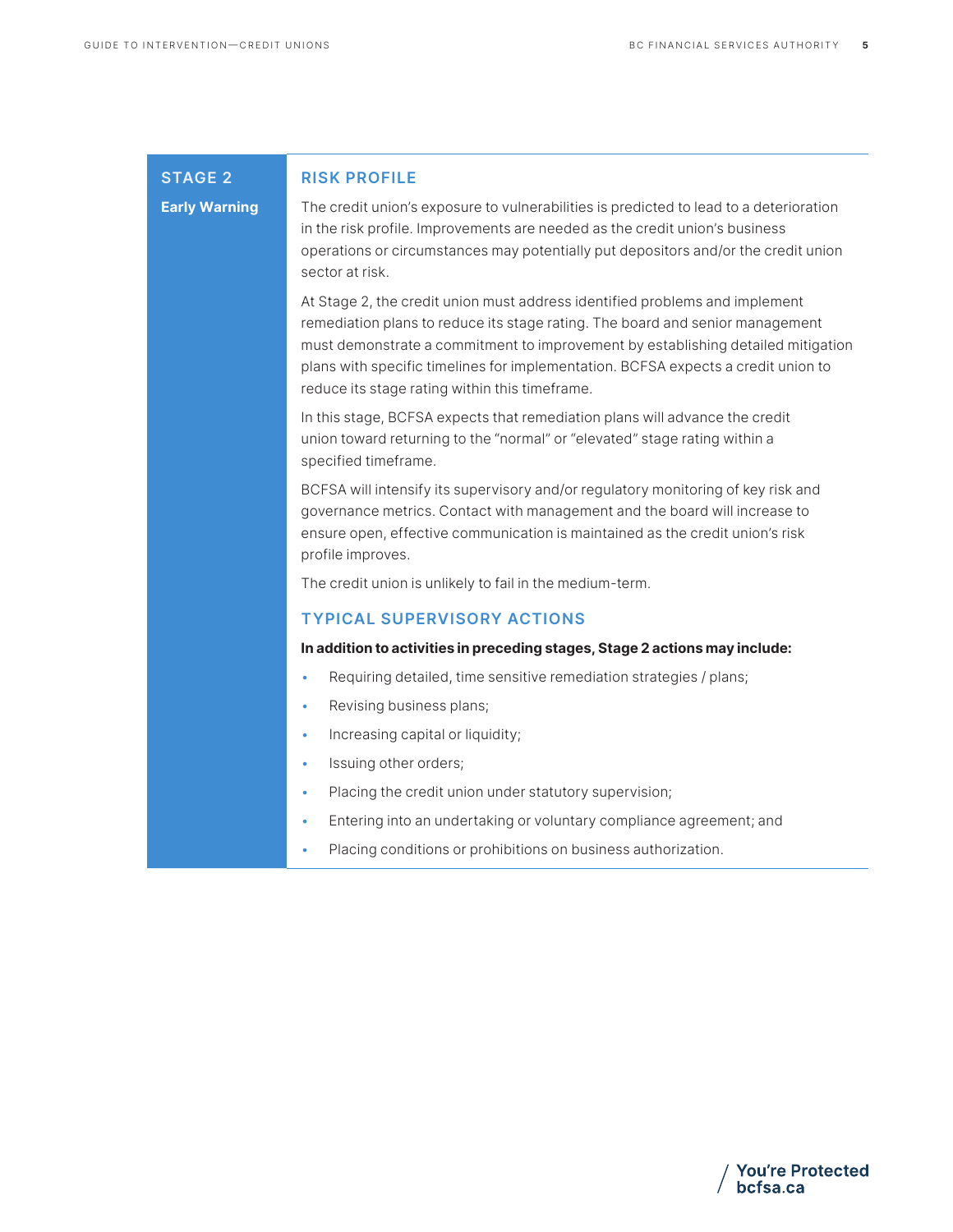#### STAGE 3

Risk to Financial Viability or **Solvency** 

#### RISK PROFILE

The credit union shows signs of safety and stability issues or concerns under normal circumstances. This situation poses a threat to its financial viability or solvency unless effective corrective action is implemented promptly.

BCFSA has identified problems that are deteriorating into an escalating situation if not addressed promptly through corrective actions. Although the problems are not serious enough to present an immediate threat to financial viability or solvency.

In this stage, these corrective actions will be mandated by BCFSA. More intensified supervisory intervention is necessary to assist the credit union avert further risk or governance issues in order to avoid undue stress on its operations, ensuring ongoing sustainability.

At Stage 3, the credit union must address identified problems and implement corrective actions to rapidly reduce its stage rating. The board and senior management must demonstrate a commitment to improvement by establishing detailed mitigation plans with specific completion timelines. BCFSA expects a credit union to reduce its stage rating within this timeframe.

The credit union is unlikely to fail in the short-term.

#### TYPICAL SUPERVISORY ACTIONS

#### In addition to activities in preceding stages, Stage 3 actions may include:

- Reviewing and updating recovery plans;
- Revising business plans;
- Increasing capital or liquidity;
- Issuing other orders;
- Placing the credit union under statutory supervision;
- Considering potential merger opportunities;
- Entering into an undertaking or voluntary compliance agreement; and
- Placing conditions or prohibitions on business authorization.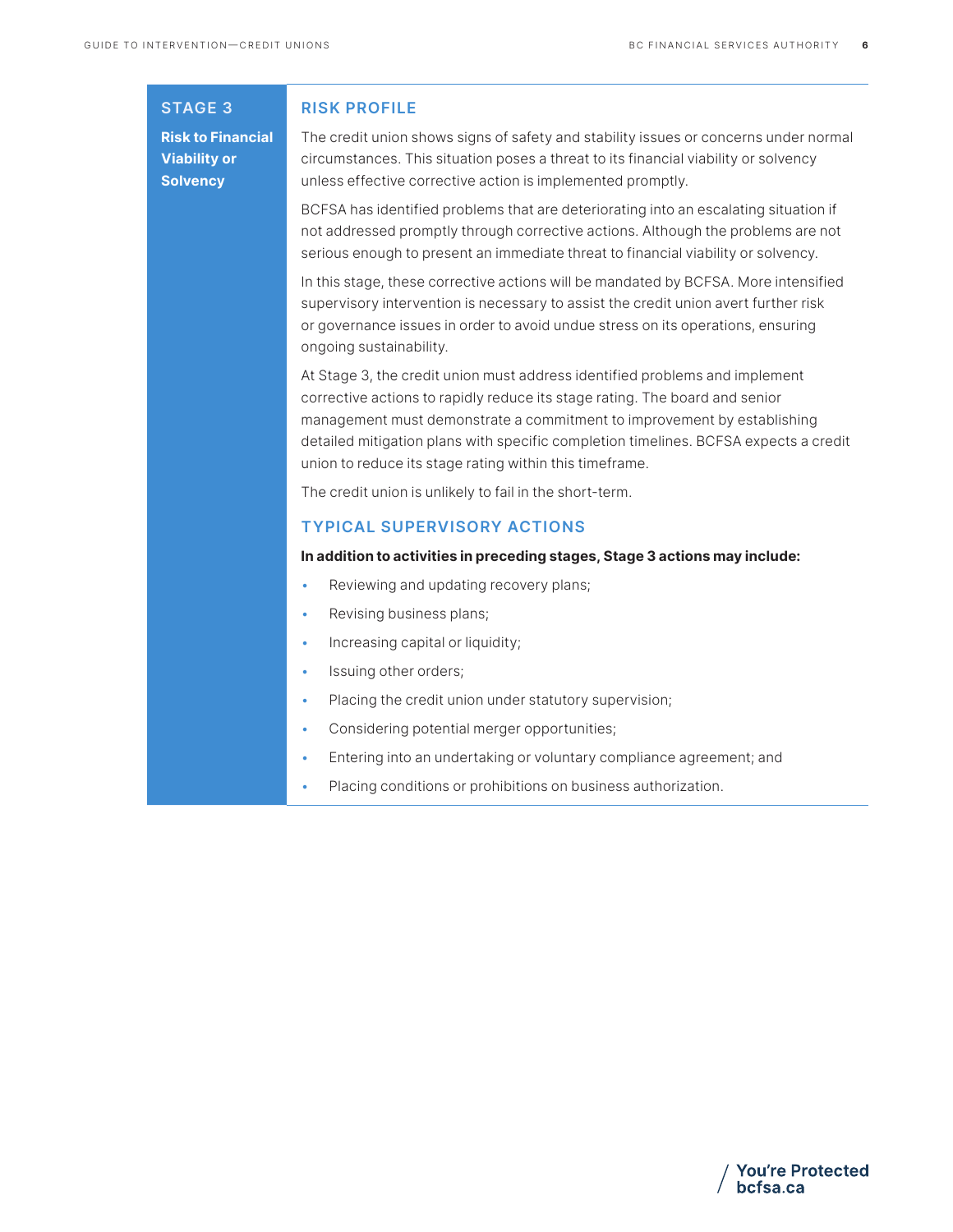#### STAGE 4

Future Financial Viability and Solvency in Serious Doubt

#### RISK PROFILE

The credit union has serious safety and stability issues or concerns and is experiencing financial problems that are expected to pose an undue loss to depositors and/or the credit union sector unless corrective measures are immediately undertaken.

At Stage 4, the credit union has failed to remedy the issues identified in Stage 3 and its situation is worsening. BCFSA will direct the credit union to immediately resolve issues or concerns and implement mandated improvements. BCFSA expects the credit union's recovery plan actions to be immediately enacted to reduce its stage rating within mandated timelines.

The credit union's future viability or solvency is in serious doubt.

#### TYPICAL SUPERVISORY ACTIONS

#### In addition to activities in preceding stages, Stage 4 actions may include:

- Enacting the recovery plan;
- Placing the credit union under administration;
- Voluntary wind up or merger;
- Sale of assets/branch closures;
- Requesting financial assistance from the Credit Union Deposit Insurance Corporation (CUDIC); and
- Reviewing and updating its resolution plan.

#### STAGE 5

Non-viability / Insolvency Imminent

RISK PROFILE

The credit union is experiencing severe financial difficulties and has deteriorated to such an extent that there is insufficient capital to protect depositors from undue losses. The credit union is not expected to recover or remedy the issues or problems identified.

BCFSA has determined that the credit union will become non-viable on an imminent basis. The credit union must execute its resolution strategy.

#### TYPICAL SUPERVISORY ACTIONS

#### In addition to activities in preceding stages, Stage 5 actions may include:

- Initiate BCFSA resolution powers;
- Withdraw business authorization;
- Placing credit union into liquidation; and
- Deposit payout by the Credit Union Deposit Corporation.